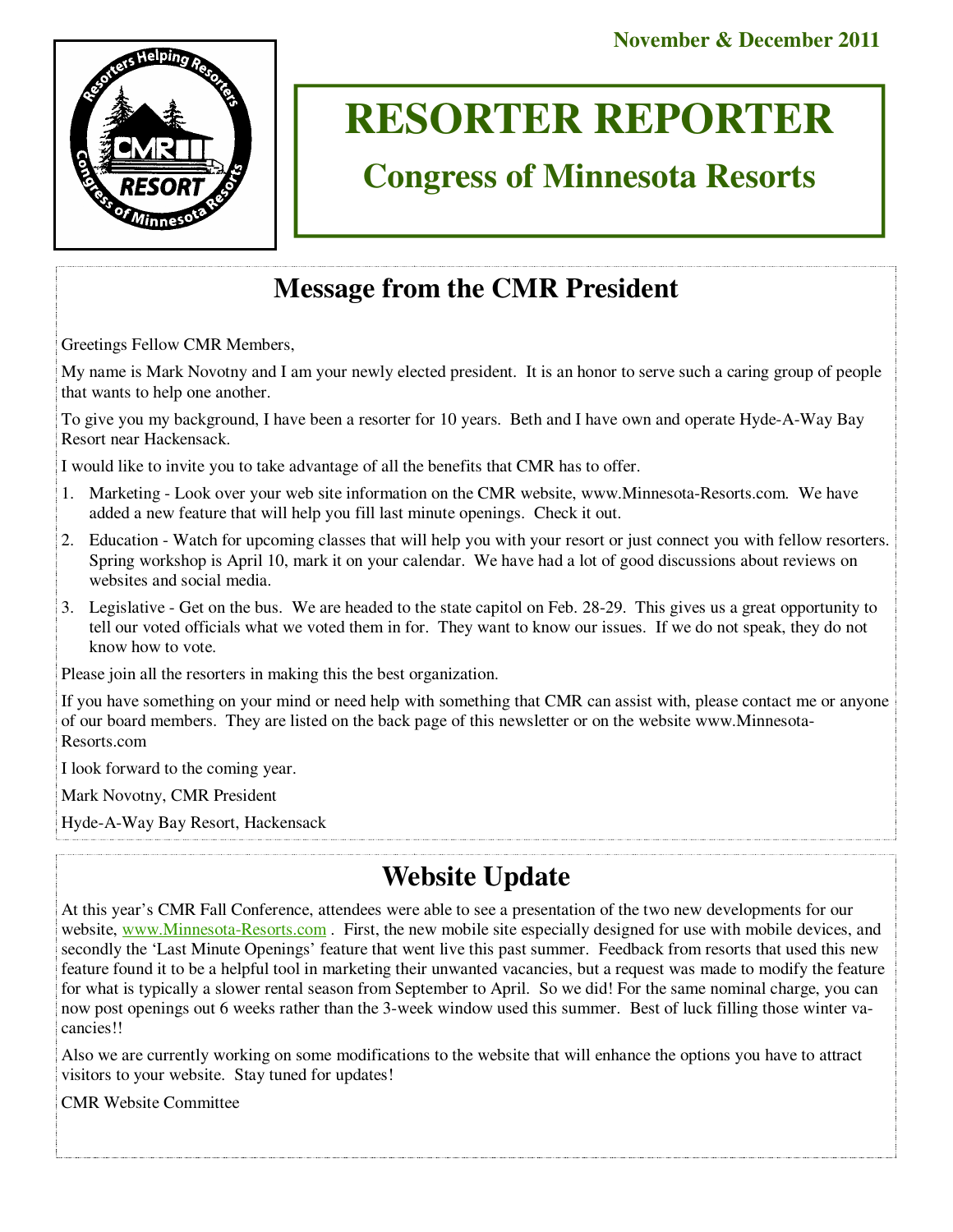## **2011 Fall Conference...Here & Gone…**

If you didn't attend this fall's CMR Conference in Grand Rapids, boy, did you guys miss some fun! Not only was it educational with its topics on marketing, financial advice and legislative updates, we got to network with each other. Just sitting together at meal times can be very enlightening when another resorter shares a tip they've learned to make their lives easier, something that you, too, could put into motion to help make resort life smoother. If you missed it this year, plan to attend next year's conference -- it's almost always planned for the end of October (yah, the Halloween costume party this year was a huge hit, I couldn't believe how many of us dressed up, wow. It was hysterically fun and quite surprising. Next year we're already planning a resort game show, you won't wanna miss it!)

Anyway, Spring Workshop is already planned for Tuesday, April 10. This is a one-day mini-conference, usually with a marketing topic, a financial topic, a natural resources topic and a wildcard topic, with two crackerbarrels and a lunch included. If you have ideas on a topic you'd like to learn more about, or especially if you know of a local speaker who would be a great fit for us, please, please, please e-mail us your ideas! We welcome any and all feedback and suggestions . . . . hope to see you soon, have a safe holiday season!

Kim Bowen, CMR Conference Committee, Crow Wing Crest Lodge

relax@crowwing.com

## **2011 Vendor Show**

Thanks to all the fall conference attendees that participated in the CMR Vendor Show on Monday, October 31<sup>st</sup>. No tricks and many treats as 23 vendors came to exhibit their services and wares to members of our industry. This is always a great time to view the hottest varieties of resort-wear, gift/novelties, water toys, and cabin décor. It's also a chance to see the latest technology and trends for maintaining, operating and marketing your resort, as well as obtaining up-to-date information on insurances, resort expansion, development, investments and exit strategies to name a few. The vendors are very appreciative of the support they receive from resorters and we in turn thank them for their support of the CMR. They tell me they enjoy visiting with us during the conference show and hope to see everyone again next year.

Su Ugstad, Vendor Show Chairperson, Balsam Bay Resort, Remer

## **2011 Resorter of the Year Award**

This being the third year on the Resorter of the Year committee meant that Sherry & I would serve as co-chairs and that I would make the presentation of the award at the fall conference. This year's recipients were Ed  $\&$  Sara Becker of In-We-Go Resort in Nevis. Ed and Sara's story was one of those Cinderella type stories with their engagement at the resort, their decision to leave their careers and buy the resort from Sara's parents, and their total commitment to the resorting industry. The narrative of my presentation articulates all of the details. What I wanted to emphasize in my remarks is the distinguished honor of this esteemed award. Secondly, I wished to impart the textbook example of Ed & Sara's success story of how to be exemplary resorters. Knowing how gratifying it is to be recognized by you, our peers, in being a past recipient of this high honor made it particularly difficult to present the award without heartfelt emotion. I hope Ed  $\&$  Sara's story encourages all of us to be all that we can be in this wonderful profession of resorting. Please consider nominating a fellow resorter for the 2012 Resorter of the Year award.

Jack Frost, Resorter of the Year Committee Co-Chair, Joe's Lodge, Bemidji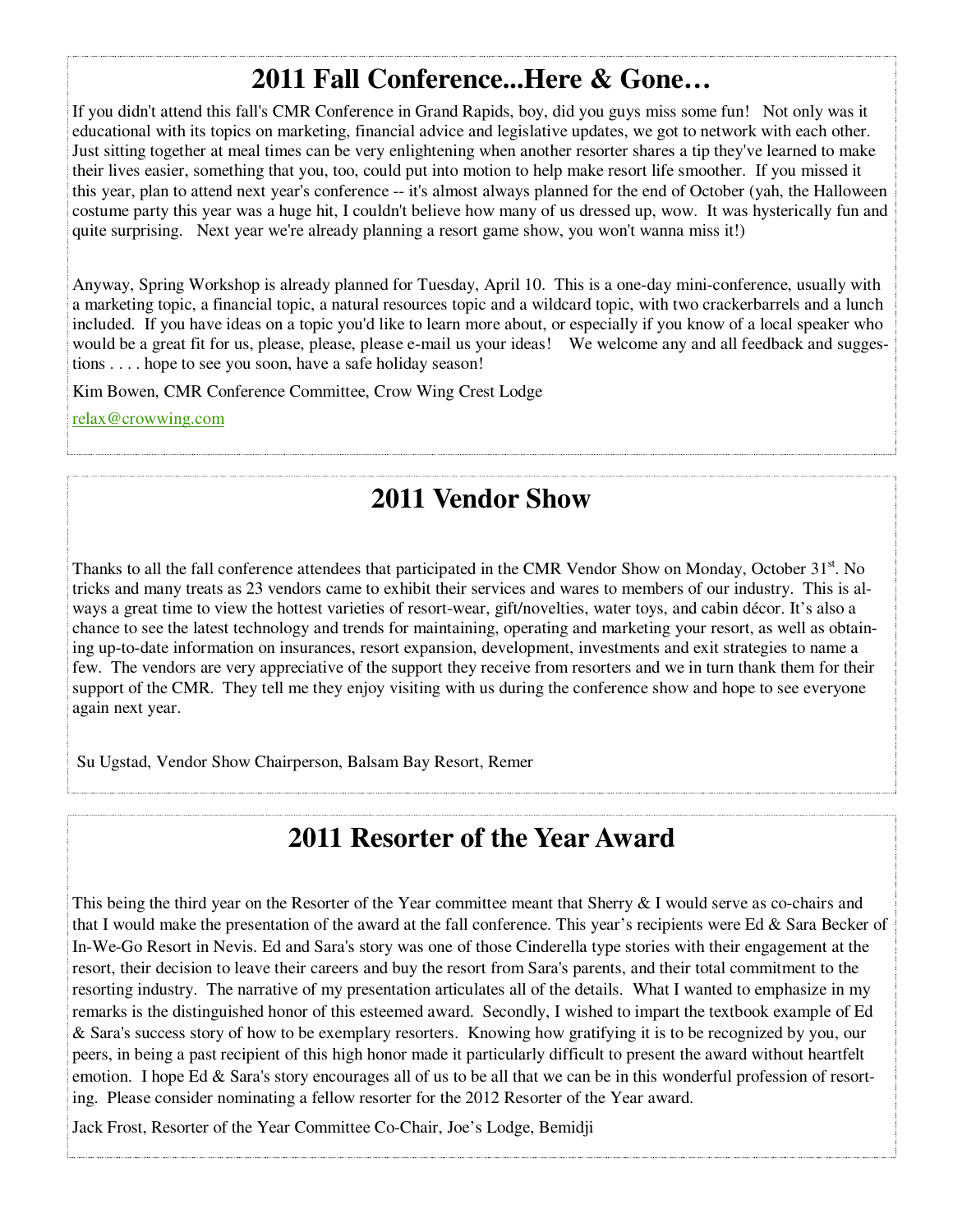# **FEBRUARY 28 & 29, 2012 DAY ON THE HILL**

## **Mark your calendars and watch for more information to come your way, via Minnesota Resorter, Resorter Reporter and emails.**

# **NEED \$500 FOR SCHOOL?**

**It is not too early for your child or grandchild to get the application started!** 

## **Application needs to be at the CMR Office March 15th!**

Each year the Congress of Minnesota Resorts offers three \$500 scholarships to a junior or senior in high school or a current undergraduate or technical school student. March 15, 2012 is the deadline for the scholarship application to be returned to the Congress of Minnesota Resorts office. A scholarship application can be printed out by going to the CMR website www.Minnesota-Resorts.com Scroll to the bottom of the home page and click on Membership, then by using your Login and Password you will be able to go to Applications and click on Scholarship Application and print a copy. If you need further assistance please contact Vicky by emailing: CMR@Minnesota-Resorts.com or call 320-212-5107.

## **NEW MEMBERS**

New members/owners, please give them a call or email of encouragement and welcome them to the Congress of Minnesota Resorts.

Resort Members:

Chad & Tina Reuper, Sandy Pines Resort, 2731 Raven lane NW, Backus, MN 56435 Phone: 218-947-4467 Email: vacation@sandypinesresort.com Website: www.sandypinesresort.com

Associate Members:

Travel Guard, Janet Janssen, 3300 Business Park DR, Stevens Point, WI 54482 Phone: 715-295-9132 Email: janet.janssen@travelguard.com Website: www.travelguard.com/vacationrentals

### **CMR CALENDAR OF EVENTS**

| Jan 11, 2012          | CMR Board Meeting, Edgewild Resort, Fifty Lakes 9am       |  |
|-----------------------|-----------------------------------------------------------|--|
| Jan 17, 2012          | On-line Resort Scrapbook Class, Nancy @ Little Boy Resort |  |
| Feb 28 & 29, 2012     | Day on the Hill more details to be announced              |  |
| March 15, 2012        | Scholarship Applications due at office                    |  |
| April 10, 2012        | Spring Workshop location to be announced                  |  |
| Oct 28, 29 & 30, 2012 | Fall Conference location to be announced                  |  |